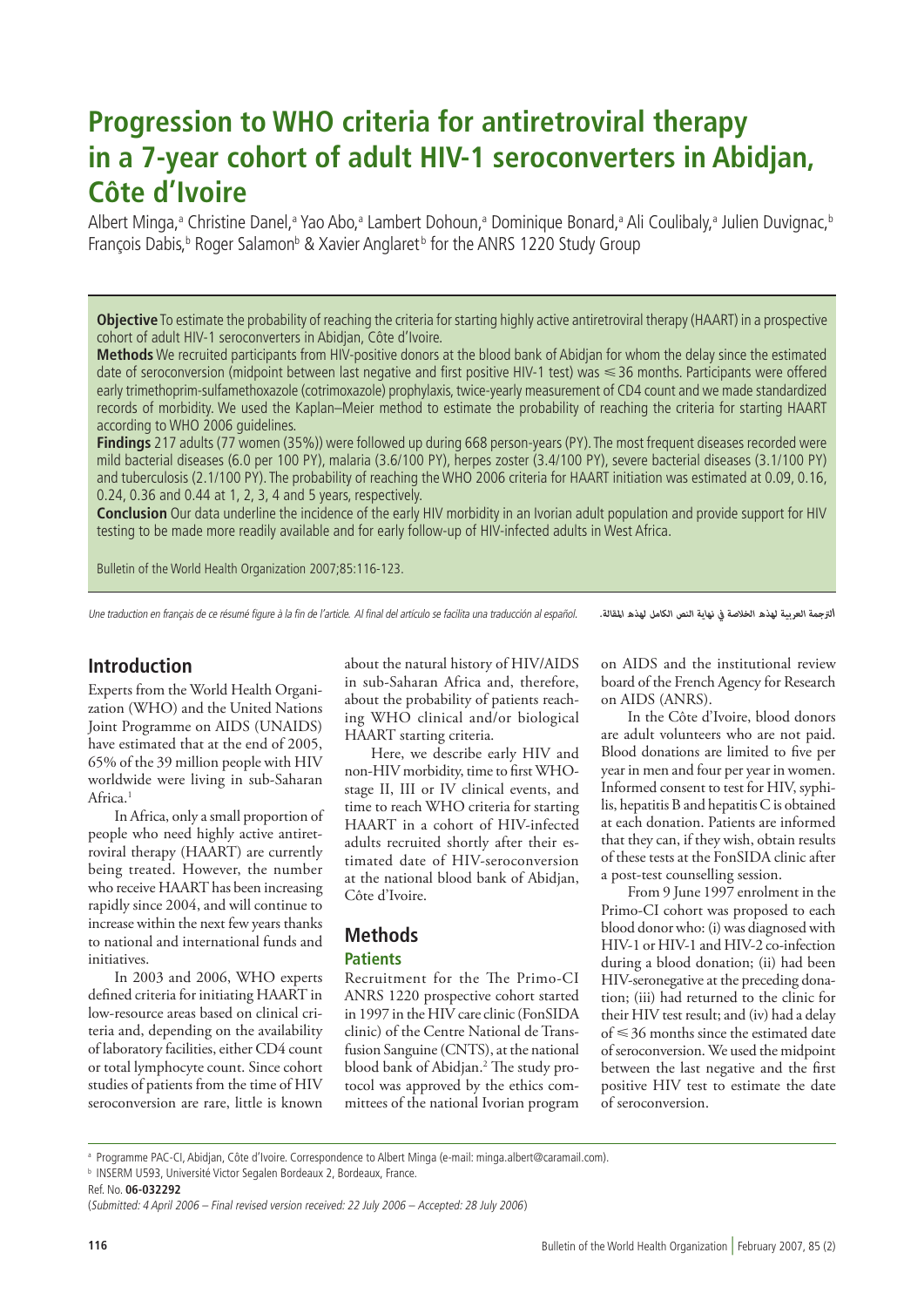After obtaining written informed consent to participate in this study, we asked patients to return to the clinic every six months, or at any time in the case of medical problems. All drugs, investigations, hospital stays and transport to and from the clinic were offered free of charge.

#### **Follow-up**

We used standardized forms to record baseline and follow up sociodemographic and clinical data. Patients were examined by clinicians at enrolment and every six months. Patients also had free access to services at the study clinic between the six-month visits. Symptomatic patients were managed according to pre-defined standardized algorithms, including laboratory X-ray investigations and standardized first-line treatment regimens for most frequent syndromes.<sup>3</sup> Patients needing parenteral treatment lasting less than 12 hours were managed in the day-care hospital at the study clinic. For life-threatening diseases or for conditions necessitating overnight care, patients were referred to the Treichville University Hospital in Abidjan. All clinical events were reviewed by an event documentation committee. The diagnostic criteria were the same as those used in the Cotrame cohort, a cohort of HIV-infected adults followed up in Abidjan during the same period, under the supervision of the same Franco-Ivoirian team, and for which procedures are described elsewhere.3,4 Autopsies were not performed.

Tuberculosis prophylaxis was not offered, as it is not recommended by the Côte d'Ivoire program on AIDS and tuberculosis. Trimethoprim-sulfamethoxazole (cotrimoxazole) prophylaxis (800/160 mg daily) was systematically offered to all patients at enrolment. Before February 2001, no antiretroviral treatment was available. Since February 2001, the clinic became one of the centres of the UNAIDS/Côte d'Ivoire initiative for improving access to HIV drugs, and HAART was provided in accordance with international guidelines for resource-limited settings.<sup>5,6</sup>

#### **Biological measurements**

The diagnosis of HIV infection was based on two repeated reactive enzymelinked immunosorbent assays (ELISA) (Murex ICE 1–0-2 (Abbott, North Chicago, IL, USA) and Vironostika HIV Uni-Form II (Organon Teknika BV,

Table 1. **Baseline and follow-up characteristics of 217 HIV-1 seroconverters from the ANRS 1220 cohort study, Abidjan, 1997–2004**

| Baseline characteristic <sup>a</sup>                        |                |                 |
|-------------------------------------------------------------|----------------|-----------------|
| Male sex                                                    | 140            | (65%)           |
| Age in years (median (range))                               | 29             | $(19 - 53)$     |
| Heterosexual transmission                                   | 215            | (99%)           |
| Estimated time from seroconversion in months (median (IQR)) | 8.9            | $(4.9 - 18.0)$  |
| Schooling                                                   |                |                 |
| Illiterate                                                  | 13             | (6%)            |
| ≤ Primary school level                                      | 48             | (22%)           |
| ≥ Secondary school level or above                           | 156            | (72%)           |
| Unemployed                                                  | 93             | (43%)           |
| Marital status                                              |                |                 |
| Single                                                      | 134            | (62%)           |
| Free union or married                                       | 74             | (34% )          |
| Divorced or widowed                                         | 9              | (4% )           |
| $CD4$ -cell count $\leq 350$ /mm <sup>3</sup>               | 73             | (34%)           |
| HIV-1 RNA level in copies/mL (median (IQR))                 | 4.7            | $(4.1 - 5.2)$   |
| CD4-cell count in per mm <sup>3</sup> (median (IQR))        | 461            | $(333 - 650)$   |
| Haemoglobin in g/L (median (IQR))                           | 12.7           | $(11.6 - 14.0)$ |
| Hepatitis B surface antigen positive serum                  | 9              | (4% )           |
| Body mass index in kg/m <sup>2</sup> (median (IQR))         | 22.2           | $(20.5 - 24.7)$ |
| <b>Status at study termination</b>                          |                |                 |
| <b>HAART</b> non initiated                                  | 159            | (73%)           |
| Dead                                                        | 12             | (6%)            |
| Lost to follow-up <sup>c</sup>                              | 21             | $(10\%)$        |
| Alive                                                       | 126            | (58%)           |
| <b>HAART</b> initiated                                      | 58             | (27%)           |
| Dead                                                        | $\overline{2}$ | $(1\%)$         |
| Lost to follow-up                                           | $\overline{0}$ | $(0\%)$         |
| Alive                                                       | 56             | (26%)           |
| Cumulative follow-up (person-years)                         | 668            |                 |
| Follow-up in months (median (IQR))                          | 33.5           | (18.0, 54.1)    |

IQR, interquartile range

<sup>a</sup> Data are number (%) unless otherwise stated.

<sup>b</sup> Last contact with study team before 31 December 2004 and no further information on vital status at 31 December 2005.

Boxtel, Netherlands)). Before enrolment, we confirmed HIV infection and differentiated between HIV-1 and HIV-2 using two ELISAs (Murex ICE 1–0-2, and Pepti-Lav 1-2 (Pasteur Diagnostics, Marnes-la-Coquette, France)).

Blood samples were collected at inclusion and every six months thereafter to measure CD4 count (FACScan, Becton Dickinson, Aalst-Erembodegem, Belgium) and plasma HIV-1 RNA level (HIV-1 Monitor, version 1.5; Roche Diagnostics, Indianapolis IN, USA).

Microbiological procedures were the same as those used in the Cotrame cohort.3,4

#### **Statistical analysis**

Baseline was the date of inclusion in the cohort. For this analysis, data were censored on 31 December 2004 for patients

who were still living, or the date of death for patients who had died. For patients who were lost to follow-up before 31 December 2004, data were censored at the date of their last contact with the study team. However, we used tracing procedures for up to one year after the date of data censoring. For patients whose last contact with the study team was before 31 December 2004 but who, via the tracing system, were found to be alive or have died during 2005 were considered to be alive on 31 December 2004.

The incidence of a given event was defined as the number of patients with an event per 100 patient-years (PY) of at-risk follow-up. The at-risk period began at enrolment and continued to the date of the first event or to the end of the study period. Patients were censored on HAART initiation, first event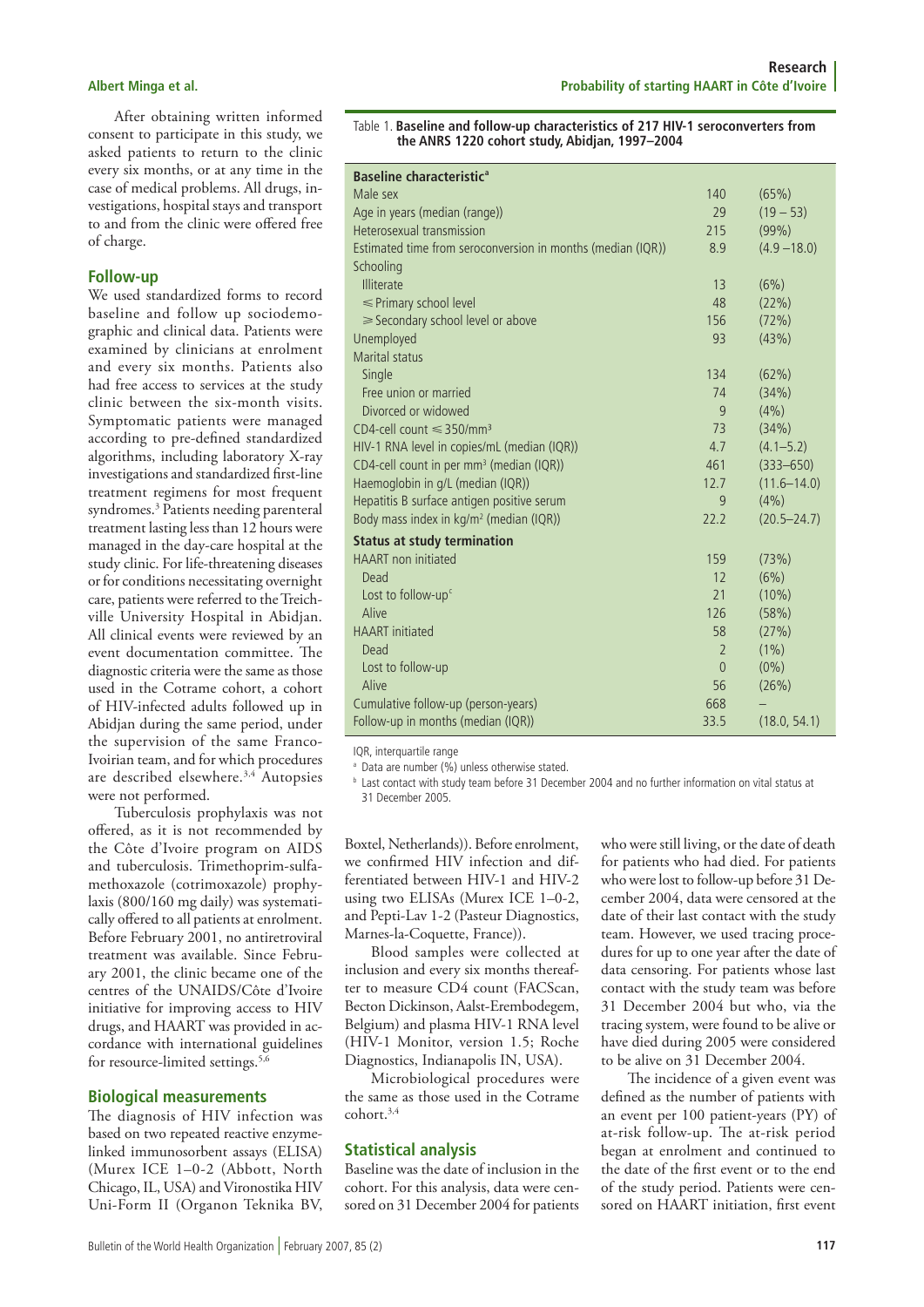or default. Default was the date of the last contact with the cohort team for all patients who were not receiving HAART and whose last contact was before 31 December 2004.

The analyses had three steps. First, we used the Kaplan–Meier method to estimate the probability of survival and event-free survival from enrolment to first WHO stage II, III or IV defining event, and the probability of remaining free of criteria for starting HAART. Criteria for HAART initiation were successively defined in accordance with WHO 2003–2006 recommendations for settings where measurement of CD4 count was possible (WHO stage IV; WHO stage III with CD4 <  $350/\text{mm}^3$ ; or  $CD4 < 200/\text{mm}^3$ , irrespective of clinical stage);<sup>6,7</sup> and WHO 2003–2006 recommendations for settings where measurement of CD4 count was unavailable (WHO stage III or IV; or WHO stage II and total lymphocyte count <  $1200/mm^3$ .<sup>6,7</sup>

Second, in order to assess how initiating HAART at earlier stages of HIV disease would affect the probability of starting treatment, we modified WHO criteria and considered the effect of offering HAART to all patients at WHO stage III irrespective of CD4 count, and all patients at stage II with CD4 < 350/mm³. Following this option, criteria for starting HAART became: WHO stage III or stage IV; WHO stage II with  $CD4 < 350/mm^3$ ; or  $CD4 < 200/mm^3$ irrespective of clinical stage. Throughout the article, we refer to these parameters as "alternative early-initiation criteria".

Third, in a second set of analyses, survival and event-free survival were also estimated from the estimated date of seroconversion (and not from the date of enrolment in the cohort). Incidence rates and survival probabilities were given with 95% confidence interval (95% CI).

# **Results**

### **Patients**

By the end of 2004, 217 seroconverters (216 with HIV-1 and one with HIV-1 and HIV-2 co-infection) were enrolled in the cohort. Median time between the last HIV-negative test and the first HIV-positive test was seven months (interquartile range (IQR) 3–17). Median time from the estimated date of seroconversion to enrolment in the cohort was 9 months (IQR 5–18). Other baseline and follow-up characteristics are

Table 2. **Causes of morbidity in the ANRS 1220 cohort study of HIV-1 seroconverters, Abidjan, 1997 – 2004**

| <b>Classifying diseases</b>                     | Patients (n)   | Events $(n)$   |
|-------------------------------------------------|----------------|----------------|
| <b>WHO stage II</b>                             | 38             | 55             |
| Herpes zoster                                   | 22             | 23             |
| Fungal nail infections                          | $\overline{7}$ | 8              |
| Angular stomatitis                              | 9              | 11             |
| Prurigo                                         | 12             | 12             |
| <b>Sinusitis</b>                                |                |                |
| <b>WHO stage III</b>                            | 30             | 44             |
| Oral candidiasis                                | 10             | 13             |
| Pulmonary tuberculosis                          | 10             | 10             |
| Severe bacterial diseases <sup>a</sup>          | 14             | 18             |
| Vaginal candidiasis                             | 1              | $\overline{3}$ |
| <b>WHO stage IV</b>                             | 15             | 20             |
| Severe bacterial diseases <sup>b</sup>          | 7              | 8              |
| HIV wasting syndrome                            | $\overline{2}$ | $\overline{2}$ |
| Extra-pulmonary tuberculosis                    | $\overline{4}$ | $\overline{4}$ |
| Oesophageal candidiasis                         | $\overline{2}$ | $\overline{2}$ |
| Cryptococcal meningitis                         |                | 1              |
| HIV encephalopathy                              |                |                |
| Kaposi's sarcoma                                |                |                |
| Cerebral toxoplasmosis                          |                |                |
| <b>Non-classifying diseases</b>                 | 77             | 316            |
| Malaria                                         | 22             | 25             |
| Non-classifying bacterial diseases <sup>c</sup> | 37             | 59             |

<sup>a</sup> Including pneumonia with bacteraemia ( $n=3$ ), pneumococcus meningitis ( $n=1$ ), bacterial enteritis  $(n=11)$ , sinusitis with bacteraemia ( $n=1$ ).

**b** All Salmonella typhi bactaeramia.

<sup>c</sup> Including sinusitis (n=4), otitis (n=12), enteritis (n=4), cystitis (n=5), uretritis (n=5), skin abscess  $(n=18)$ , amygdalitis (n=5), boils (n=6), all with no WHO stage III or IV classifying diseases criteria.

shown in Table 1.

At inclusion, 146 (67%) patients reported symptoms compatible with an acute retroviral infection syndrome in the preceding months, including acute fever (*n* = 125), rash (*n* = 17), pharyngitis (*n* = 31), acute diarrhoea  $(n=44)$  and herpes zoster  $(n=5)$ . At baseline examination, 17 patients had polylymphadenopathy. By the end of the study period, 58 patients had started HAART. Of these patients on treatment, none was lost to follow-up and all but one patient (a woman who continued in active follow-up but refused to continue antiretroviral drugs) were still receiving HAART at study termination.

### **Survival**

Twelve patients died during follow-up, including eight (67% of deaths) at Centres for Disease Control and Prevention (CDC) clinical stage C. At the time of death, the median last available CD4 count was  $94/\text{mm}^3$  (IQR 19-372) and the median last plasma HIV-1 RNA 5.1  $\log_{10}$  copies/mm<sup>3</sup> (range: 4.8–6.1).

Causes of death included cerebral toxoplasmosis  $(n=1,$  last  $CD4 = 9/mm^3$ ; tuberculosis ( $n = 4$ , last CD4 =  $4/mm<sup>3</sup>$ ,  $27/\text{mm}^3$ ,  $22/\text{mm}^3$  and  $374/\text{mm}^3$ ); and pneumococcus meningitis  $(n=1,$  last  $CD4 = 666/mm^3$ . Cause of death was unknown in the remaining patients  $(n=6,$  last CD4 =  $5/mm^3$ ,  $26/mm^3$ , 161/mm³, 372/mm³, 288/mm³ and  $572/\text{mm}^3$ ). Of the seven patients who had a CD4 count less than 200/mm<sup>3</sup> at the time of death, five died before HAART was available in Abidjan and two died after the Côte d'Ivoire HAART programme had begun, but they refused treatment. The probability of survival at 1, 2, 3, 4 and 5 years after enrolment was estimated at 0.99 (95% CI 0.97–1.00), 0.96 (95% CI 0.93–0.99), 0.96 (95% CI 0.93–0.99), 0.93 (95% CI 0.88–0.98) and 0.92 (95% CI 0.86–0.98), respectively. The probability of survival at 1, 2, 3, 4 and 5 years after the estimated date of seroconversion was 1.00 (95% CI 0.98–1.00), 0.99 (95%CI 0.98–1.00),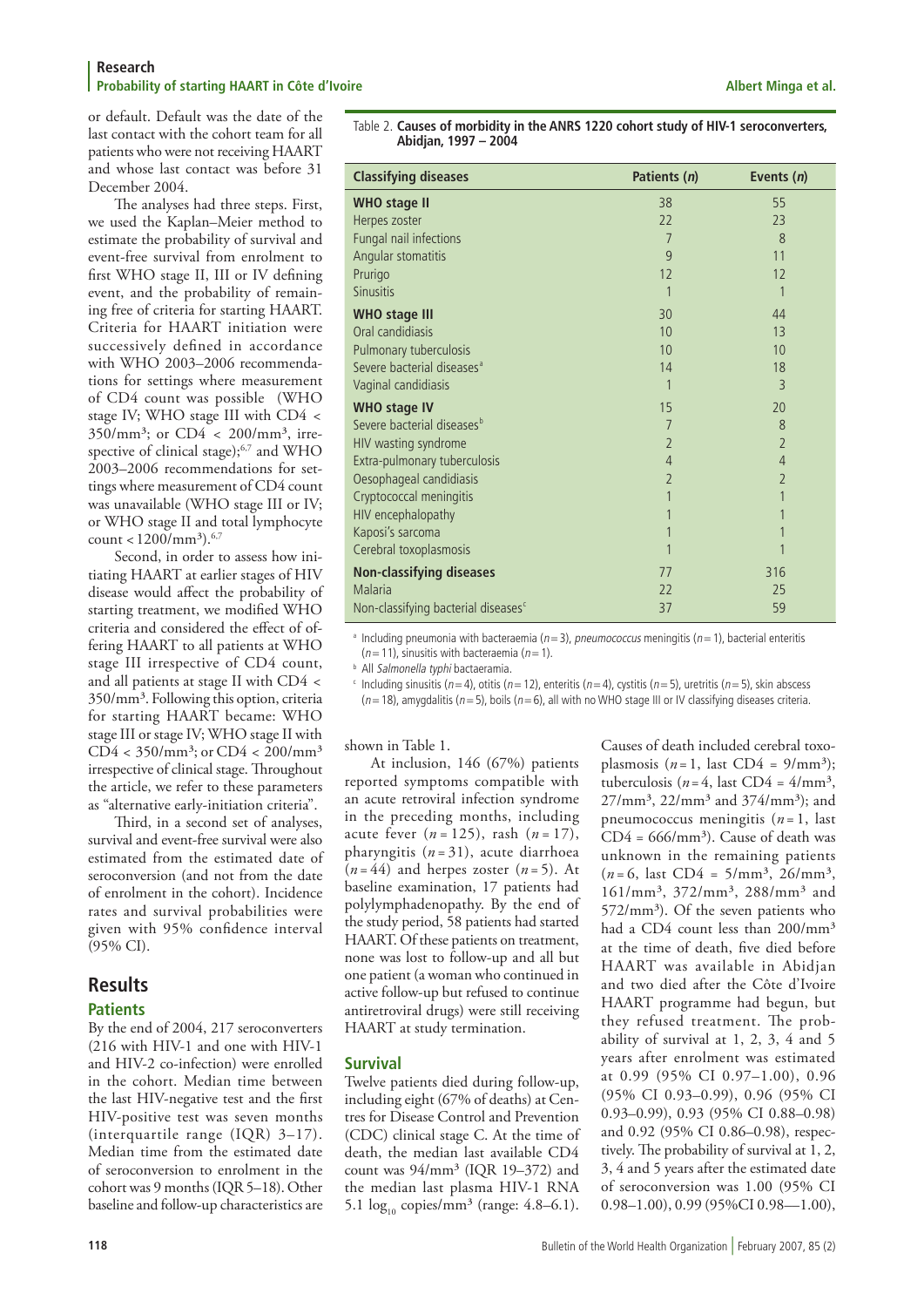0.98 (95% CI 0.95–1.00), 0.96 (95% CI 0.93–1.00) and 0.94 (95% CI 0.89–0.99), respectively.

#### **Morbidity**

During follow-up, 119 events included in the WHO staging system occurred in 62 patients, including 55 stage II defining events (38 patients), 44 stage III defining events (30 patients), 20 stage IV defining events (15 patients). We recorded 316 events (77 patients) that are not included in the WHO staging system. The incidence of WHO stage II, III and IV defining diseases was 6.1/ 100 PY, 4.7/100 PY and 2.2/100 PY, respectively. Diagnoses are detailed in Table 2. Overall, the most frequent diseases were mild non-classifying bacterial diseases (incidence 6.0/100 PY), malaria (3.6/100 PY), herpes zoster (3.4/ 100 PY), tuberculosis (2.1/100 PY) and severe WHO stage III or IV classifying bacterial diseases (3.1/100 PY). The probabilities of developing malaria, tuberculosis, and/or severe bacterial diseases within the first 5 years of inclusion in the cohort are shown in Fig. 2. Of the 14 episodes of tuberculosis, four led to death and the remaining 10 patients were considered cured according to international criteria. Only one of the 23 of episodes of severe bacterial diseases, and none of the 25 malaria episodes, were considered as a cause of death.

**1997–2004**

1.0 0.9 0.8  $0.7 -$ 0.6 0.5 0.4 0.3  $0.2$ 0.1

 $\sqrt{ }$ 

 $0.0$ 

**Probability**

 $\mathbf{0}$ **Time since enrolment (years)**  $0.0$ **Probability** 1.0 0.9 0.8 0.7 0.6 0.5 0.4 0.3  $0.2<sub>2</sub>$ 0.1 1 2 3 4 5

Fig. 1. **Survival in the ANRS 1220 cohort study of HIV-1 seroconverters, Abidjan,** 

At the onset of the WHO classifying morbidity events, the median last available CD4 count was 319/mm<sup>3</sup> for WHO stage II (IQR 214–472; range 22-994), 243/mm<sup>3</sup> for WHO stage III (IQR 140–527, range 9–908) and 254/mm³ for WHO stage IV (IQR 146–303, range 9–576). When considering specific diseases, the median last available CD4 count was 388/mm<sup>3</sup> for malaria (IQR 260–517), 303/ mm<sup>3</sup> for severe bacterial diseases (IQR 205–617), and 210/mm3 for tubercu-

**1997–2004**

losis (IQR 164–330). The median last available plasma HIV RNA was  $4.9 \log_{10}$ copies/mm³ for WHO stage II (IQR 4.5–5.3, range 3.6–6.0), 5.1  $log_{10}$  copies/ mm<sup>3</sup> for WHO stage III (IQR 4.4–5.9, range 2.3–6.6) and 5.9  $log_{10}$  copies/mm3 for WHO stage IV defining events (IQR 5.0–6.4, range 4.2–6.6).

### **Criteria for HAART initiation**

The 1-year, 2-year, 3-year, 4-year and 5-year probability of reaching criteria for starting HAART was estimated at 0.09 (95% CI 0.04–0.13), 0.16 (95% CI  $0.10-0.22$ ),  $0.24$   $(0.17-0.31)$ , 0.36 (0.28–0.45) and 0.44 (95% CI 0.35–0.55) following WHO 2003–2006 guidelines for settings with available CD4 count, 0.11 (95% CI 0.06–0.16), 0.23 (95% CI 0.16–0.29), 0.36 (95% CI 0.28–0.44), 0.49 (95% CI 0.39–0.58) and 0.56 (95% CI 0.46–0.66) following alternative early-initiation guidelines for settings with available CD4 count, and 0.06 (95% CI 0.03–0.10), 0.13 (95% CI 0.08–0.18), 0.19 (95% CI 0.13–0.26), 0.31 (95% CI 0.22–0.40) and 0.38 (95% CI 0.28–0.49) following WHO 2003–2006 guidelines for settings where CD4 counts were are not available, respectively. Fig. 3 shows the probability of reaching criteria for starting HAART over time from enrolment (overall and by criteria) in settings where CD4 measurement is not available, but total lymphocyte counts are possible.

Table 3 shows the first HAART initiation criterion that was met in our population when applying WHO

Fig. 2. **Probability of developing tuberculosis, severe bacterial diseases, and/or malaria in the ANRS 1220 cohort study of HIV-1 seroconverters, Abidjan,** 

**Time since enrolment (years)**

<del>magaa</del>nn

1 2 3 4 5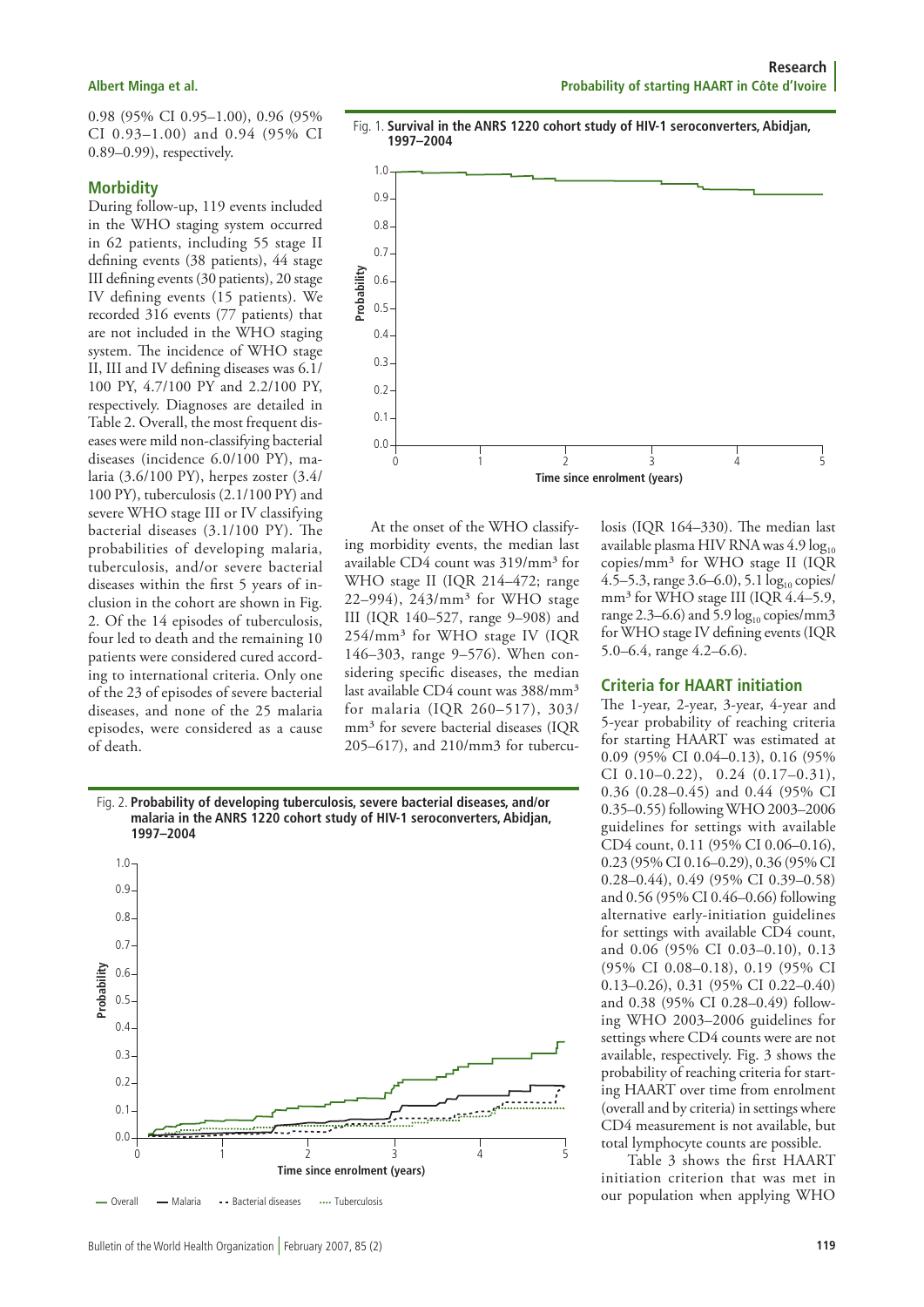#### **Research Probability of starting HAART in Côte d'Ivoire Albert Minga et al. Albert Minga et al. Albert Minga et al. Albert Minga et al.**

2003–2006 guidelines and alternative early-initiation criteria.

# **Discussion**

When the WHO 2003–2006 guidelines for starting HAART in settings with available CD4 count were applied to our cohort of adult HIV-1 seroconverters in Abidjan,<sup>6,7</sup> we noted a probability of reaching criteria for HAART initiation of 9%, 16%, 24%, 36% and 44% at 1, 2, 3, 4 and 5 years, respectively. Unsurprisingly, these probabilities were 19–33% higher when applying alternative early-initiation criteria, which would include all patients to treatment who were at WHO stage III irrespective of CD4 count, and all patients at stage II with  $CD4 < 350/mm^3$ . By contrast, when applying the WHO 2003–2006 guidelines for starting HAART in settings where CD4 counts are not available, the probability of starting HAART was 14–34% lower, which illustrates the difficulty in finding a suitable surrogate for CD4 counts.

Rates of survival, WHO stage IV, and CD4 counts < 200/mm³ at 5 years' in our Ivorian population did not differ greatly from those reported in industrialized countries.8,9 Our results do, however, contrast with findings from studies in the Central African Republic, Haiti, Kenya, Thailand, and Uganda that have suggested that median time from seroconversion to first HIV diseases was shorter in these settings than in industrialized countries.<sup>10-14</sup>

In Kenya, estimates of the median duration to CDC stage IV-A and IV-C



disease were 3.5 years and 4.4 years in a cohort of female sex workers.14 In the Ugandan cohort, only 17% of patients remained symptom-free 6 years after seroconversion.<sup>12</sup> In the Thai cohort, median time to clinical AIDS and to a CD4 cell count <200/mm³ was 7.4 years and 6.9 years, respectively.<sup>11</sup> In the study from the Central African Republic, 35% of HIV-1 seroconverters died 3–5 years after seroconversion, and all died at AIDS stage.13 In Haiti, median time to first HIV symptoms was 3 years and the median survival time to death was 7.4 years.<sup>10</sup>

It is well known that there are differences between sub-Saharan Africa and industrialized countries with respect to HIV-morbidity. In African HIV-positive adults, tuberculosis and severe bacterial diseases are the most frequent causes of HIV morbidity.4,15 They are also early diseases, which can occur in patients with CD4 counts greater than 200 cells/mm³. Malaria is also recognized as another HIV-related disease that can occur soon after seroconversion.16 The early occurrence of both malaria and severe bacterial diseases is one of the

Table 3. **Criteria for HAART initiation: first WHO criterion met in ANRS 1220 cohort study of HIV-1 seroconverters, Abidjan, 1997–2004**

| <b>First criterion</b>                                          | CD4 count measurements <sup>a</sup>           |                                                         |                                               |
|-----------------------------------------------------------------|-----------------------------------------------|---------------------------------------------------------|-----------------------------------------------|
|                                                                 | Available                                     |                                                         | Not available                                 |
|                                                                 | WHO 2003 & 2006<br>quidelines <sup>6, 7</sup> | Alternative early-<br>initiation criteria<br>guidelines | WHO 2003 & 2006<br>quidelines <sup>6, 7</sup> |
| $CD4 < 200/mm^3$                                                | 43 $(67%)^b$                                  | $12(21\%)^c$                                            |                                               |
| $CD4 < 350$ /mm <sup>3</sup> & WHO stage III                    | 13(21%)                                       |                                                         |                                               |
| $CD4 < 350$ /mm <sup>3</sup> & WHO stage II                     |                                               | 21(37%)                                                 |                                               |
| WHO stage IV                                                    | $8(12\%)$                                     | $6(11\%)$                                               | 7(14%)                                        |
| WHO stage III                                                   |                                               | 18 (31%)                                                | 25 (49%)                                      |
| Total lymphocyte count $<$ 1 200/mm <sup>3</sup> & WHO stage II |                                               | $\overline{\phantom{0}}$                                | 19 (37%)                                      |

a Data are number (%).

**b Including three patients who were previously at stage III with CD4 count > 350/mm<sup>3</sup>.** 

 $\cdot$  including five patients who were previously at stage II with CD4 count  $>$  350/mm<sup>3</sup>.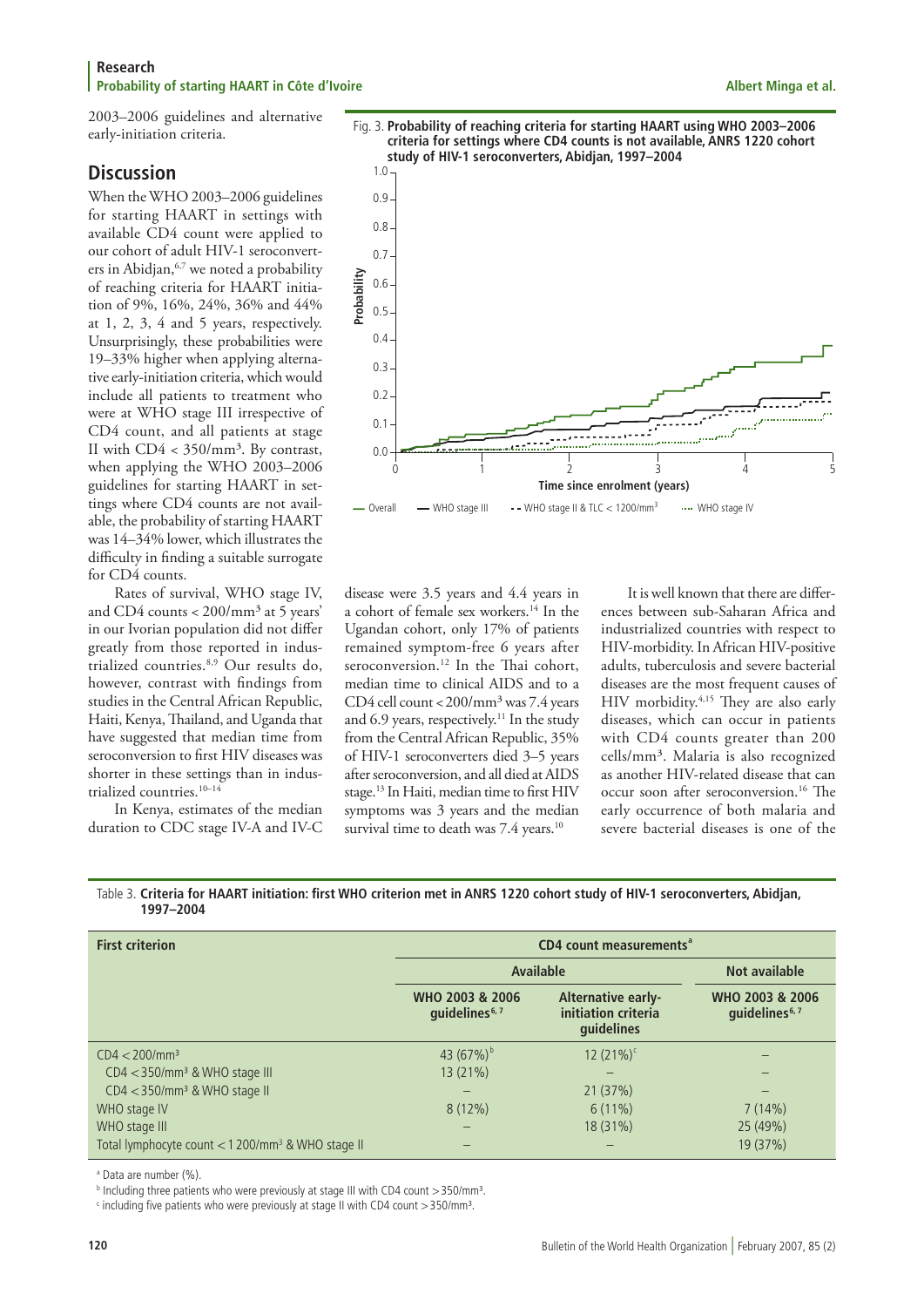main reasons that cotrimoxazole prophylaxis is recommended at an earlier stage in Africa than it is in Europe or in the USA.17

Since 1994, all HIV-infected adults attending the blood donor centre of Abidjan have been prescribed cotrimoxazole prophylaxis, irrespective of their CD4 count and of their clinical stage. Thus, all patients included in the Primo-CI cohort received cotrimoxazole, including those at WHO stage I and with  $CD4 > 500/mm^3$ , and those included before the 1999 Côte d'Ivoire national consensus on cotrimoxazole. This decision to provide prophylaxis was made by staff at the blood donor medical centre, and although it might have seemed an over-reaction 10 years ago, it has recently been recognized as a valid option.<sup>18</sup> This prophylaxis may have contributed to a decrease in early morbidity in our study group and could explain the difference in morbidity between our cohort and those in other low-resource settings.

#### **Limitations**

First, for our data to be generalizable, our population should be representative of the overall population of recently HIVinfected adult in Abidjan. Unfortunately, there is no way to compare our selfselected population of urban voluntary blood donors with the overall population

of recent seroconverters, as our cohort is the only source of data on recent HIV seroconverters in Abidjan.

Second, most of the data we present here shows probabilities of remaining event-free from the date of inclusion in the cohort, and not from seroconversion. However, our population included recent seroconverters with median time from seroconversion to enrolment estimated at about nine months. Analyses to estimate the probability of remaining event-free from the estimated date of seroconversion systematically gave probabilities that were slightly higher than those calculated using time since enrolment in the cohort. Because the real date of seroconversion was unknown and because the natural history of HIVinfection including the risk of very early mortality and severe morbidity within the first months of seroconversion has never been described in Côte d'Ivoire we chose to use time since inclusion rather than that since the estimated date of seroconversion in our analyses.

Third, we censored follow-up data at HAART initiation, with the potential of informative censoring in survival analyses and morbidity-free probability analyses.19 On the other hand, this potential bias did not affect estimates of remaining free of criteria for HAART

initiation, because all patients who started HAART in the cohort met the HAART starting criteria before their follow-up was censored.

In conclusion, our data provide valuable estimates of the probability of reaching the criteria for HAART initiation by time from first contact in a population of west African recent seroconverters. They support the hypothesis that median time to AIDS and survival in Africa do not differ from those in industrialized countries.<sup>20</sup> However, our data also emphasize the significant incidence of the early morbidity in the first years following seroconversion in a west African urban population. This latter finding provides strong support in favour of more readily available HIV testing in this population so that HIV infection may be diagnosed and patients receiving care and follow-up as early as possible within the course of HIV disease.  $\Box$ 

#### **Acknowledgments**

This study was supported by the French National Agency for Research on AIDS (ANRS, Paris, France) and the Ministry of Public Health of Côte d'Ivoire, within the collaborative Programme PAC-CI.

**Competing interests:** none declared.

### **Résumé**

### **Étude sur 7 ans et sur une cohorte d'adultes dont la séroconversion au VIH-1 est connue de l'évolution vers les critères de l'OMS concernant la mise en route d'un traitement antirétroviral (réalisée à Abidjan en Côte d'Ivoire)**

**Objectif** Estimer la probabilité de remplir les critères de mise en route d'un traitement antirétroviral hautement actif (HAART) dans le cadre d'une étude prospective portant sur une cohorte d'adultes ayant subi une séroconversion au VIH-1, à Abidjan (Côte d'Ivoire). **Méthodes** Nous avons recruté des sujets parmi les donneurs positifs pour le VIH d'une banque de sang d'Abidjan pour lesquels le délai écoulé depuis la date estimée de la séroconversion (date située à mi-distance entre le dernier test négatif et le premier test positif pour le VIH-1) était < 36 mois. Nous avons proposé à ces sujets un traitement prophylactique précoce par le triméthoprimesulfaméthoxazole (cotrimoxazole) et une numération deux fois par an des lymphocytes T CD4. Nous avons procédé à un enregistrement normalisé de la morbidité. Nous avons utilisé la méthode de Kaplan-Meier pour estimer la probabilité de remplir les critères de mise en route d'un traitement de type HAART selon les Directives OMS de 2006.

**Résultats** 217 adultes, dont 77 femmes (35 %), ont été suivis sur 668 personnes-ans. Les maladies les plus fréquemment relevées chez eux étaient des affections bactériennes bénignes (6,0/100 personnes-ans), des paludismes (3,6/100 personnes-ans), des zonas (3,4/100 personnes-ans), des affections bactériennes graves (3,1/100 personnes-ans) et des tuberculoses (2,1/100 personnes-ans). La probabilité de remplir les critères 2006 de l'OMS concernant la mise en route d'un traitement HAART a été estimée à 0,09 ; 0,16 ; 0,24 ; 0,36 et 0,44 respectivement pour les années 1, 2, 3, 4 et 5.

**Conclusion** Nos données font ressortir l'incidence de la morbidité précoce liée au VIH parmi une population adulte ivoirienne et confirment la nécessité de rendre plus accessible le dépistage de ce virus et de pratiquer un suivi précoce des adultes séropositifs en Afrique de l'Ouest.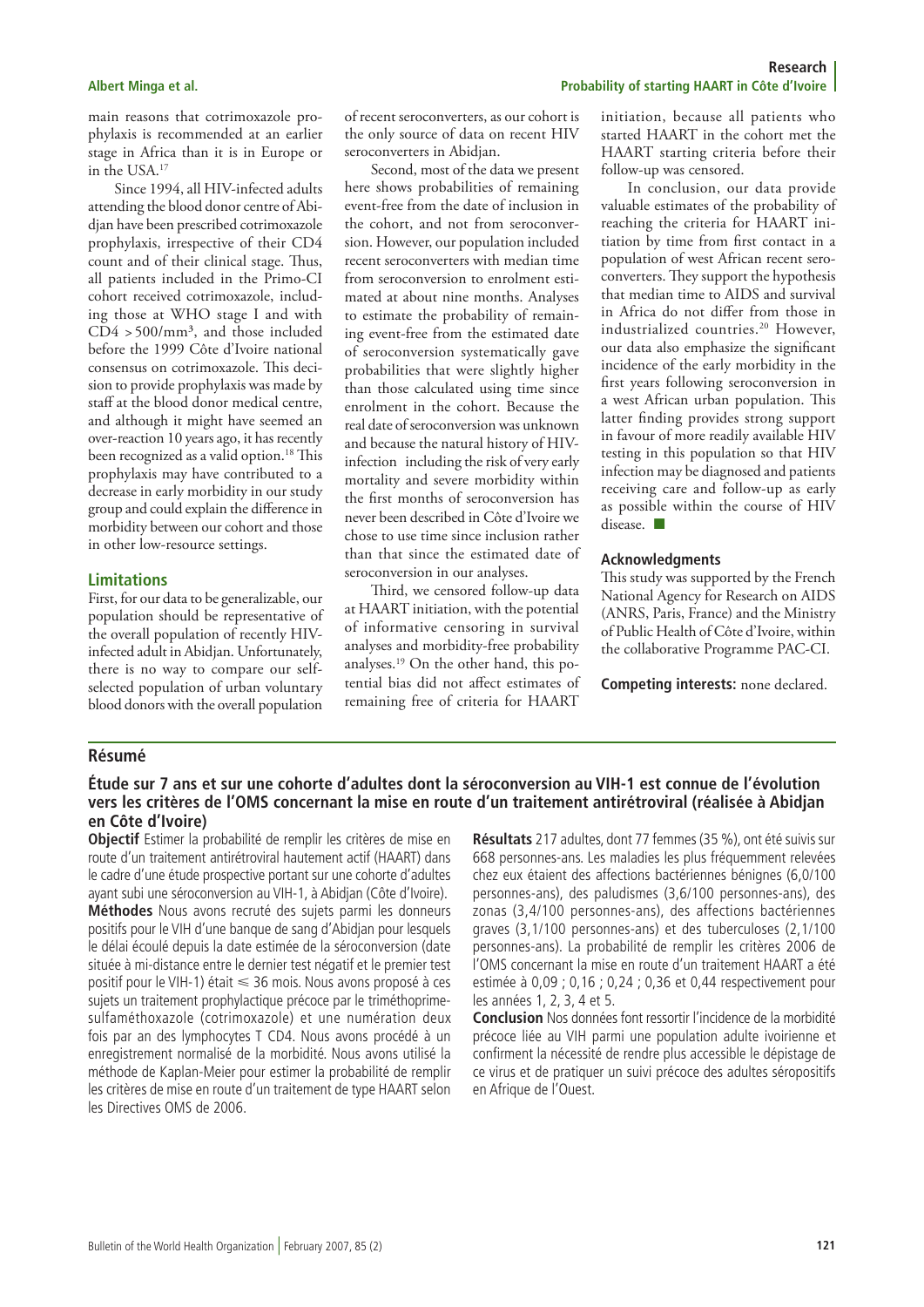#### **Resumen**

## **Grado de cumplimiento de los criterios de la OMS para iniciar el tratamiento antirretroviral en adultos infectados de África Occidental: cohorte de siete años de seroconvertidos para el VIH-1**

**Objetivo** Estimar la probabilidad de satisfacer los criterios para comenzar la terapia antirretroviral de gran actividad (TARGA) en una cohorte prospectiva de seroconvertidos para el VIH-1 en el banco de sangre de Abidján, África Occidental.

**Métodos** Se invitó a participar en la cohorte a todos los donantes de sangre en los que habían transcurrido <36 meses desde la fecha estimada de seroconversión (punto medio entre la última prueba negativa y la primera positiva para el VIH-1). El seguimiento incluyó la profilaxis temprana con cotrimoxazol, el recuento semestral de CD4 y la documentación normalizada de la morbilidad. Mediante el método de Kaplan–Meier calculamos la probabilidad de cumplir los criterios para iniciar la TARGA de acuerdo con las directrices de la OMS de 2006.

**Resultados** Se siguió la evolución de 217 adultos (35% de

mujeres) durante 668 años-persona. Las dolencias más frecuentes fueron enfermedades bacterianas leves (incidencia de 6,0 por 100 años-persona [/100 AP]), malaria (3,6/100 AP), herpes zóster (3,4/100 AP), enfermedades bacterianas graves (3,1/100 AP) y tuberculosis (2,1/100 AP). La probabilidad de cumplir los criterios de la OMS de 2006 para comenzar la TARGA se estimó en 0,09, 0,16, 0,24, 0,36 y 0,44 a los uno, dos, tres, cuatro y cinco años, respectivamente.

**Conclusión** Estos datos destacan la incidencia de morbilidad precoz por VIH en una población adulta de África Occidental y respaldan la idea de realizar un cribado temprano de la infección por VIH y un seguimiento temprano de los adultos infectados por el virus en esa parte de África.

العاملية لسنة .2006

**ملخص**<br>التقدم ال**حرز تجاه تلبية معايير منظمة الصحة العالمية التي توجب المعالجة مضادات الفيروسات القهقرية في مجموعة من البالغين<br>التقدم المحرز تجاه تلبية المصل إلى سلبية المصل خلال سبع سنوات، في أبيدجان، كوت ديفوار<br>الهدف: ا** ا**لهدف:** استهدفت هذه الدراسة تقييم احتمالية الوصول إلى المعايير التي لل**لوجودات:** قت متابعة 217 بالغاً (منهم 77 امرأة، أي بنسبة 35%) على<br>تستوجب بدء المعالجة الفعالة عضادات الفيروسات القهقرية في مجموعة للدين 668 شخص عام. و

في العام الرابع، 0.44 في العام الخامس.<br>ا**لاستنتاج:** تؤكد معطياتنا وقوع إصابات مبكِّرة بفيروس الإيدز بين مجموعة<br>من السكان البالغين في كوت ديفوار، وتدعم هذه البيانات ضرورة القيام<br>باختبار فيروس الإيدز وأهمية المتابعة المبكِّ

### **References**

- 1. UNAIDS. WHO. AIDS epidemic update 2005. http://www.unaids.org/Epi2005/ doc/report.html
- 2. Salamon R, Marimoutou C, Ekra D, Minga A, Nerrienet E, Huet C, et al. Clinical and biological evolution of HIV-1 seroconverters in Abidjan, Cote d'Ivoire, 1997-2000. J Acquir Immune Defic Syndr 2002;29:149-57.
- 3. Anglaret X, Dakoury-Dogbo N, Bonard D, Toure S, Combe P, Ouassa T, et al. Causes and empirical treatment of fever in HIV-infected adult outpatients, Abidjan, Cote d'Ivoire. AIDS 2002;16:909-18.
- 4. Anglaret X, Messou E, Ouassa T, Toure S, Dakoury-Dogbo N, Combe P, et al. Pattern of bacterial diseases in a cohort of HIV-1 infected adults receiving cotrimoxazole prophylaxis in Abidjan, Côte d'Ivoire. AIDS 2003;17:575-84.
- 5. Djomand G, Roels T, Ellerbrock T, Hanson D, Diomande F, Monga B, et al. Virologic and immunologic outcomes and programmatic challenges of an antiretroviral treatment pilot project in Abidjan, Côte d'Ivoire. AIDS 2003; 17:S5-15.
- 6. WHO. Scaling up antiretroviral therapy in resource-limited settings: treatment guidelines for a public health approach. Vol. 2004: http://www.who. int/3by5/publications/en/arv\_eng.pdf
- 7. WHO. Antiretroviral therapy for HIV infection in adults and adolescents in resource-limited settings: towards universal access: recommendations for a public health approach (2006 revision). Available from: http://www.who. int/hiv/pub/guidelines/WHO%20Adult%20ART%20Guidelines.pdf.
- 8. Collaborative Group on AIDS Incubation and HIV Survival including the CASCADE EU Concerted Action. Concerted Action on SeroConversion to AIDS and Death in Europe. Time from HIV-1 seroconversion to AIDS and death before widespread use of highly-active antiretroviral therapy: a collaborative re-analysis. Lancet 2000;355:1131-7.
- 9. Goujard C, Bonarek M, Meyer L, Bonnet F, Chaix ML, Deveau C, et al. CD4 cell count and HIV DNA level are independent predictors of disease progression after primary HIV type 1 infection in untreated patients. Clin Infect Dis 2006;42:709-15.
- 10. Deschamps MM, Fitzgerald DW, Pape JW, Johnson WD. HIV infection in Haiti: natural history and disease progression. AIDS 2000;14:2515-21.
- 11. Rangsin R, Chiu J, Khamboonruang C, Sirisopana N, Eiumtrakul S, Brown AE, et al. The Natural History of HIV-1 Infection in Young Thai Men After Seroconversion. J Acquir Immune Defic Syndr 2004;36:622-9.